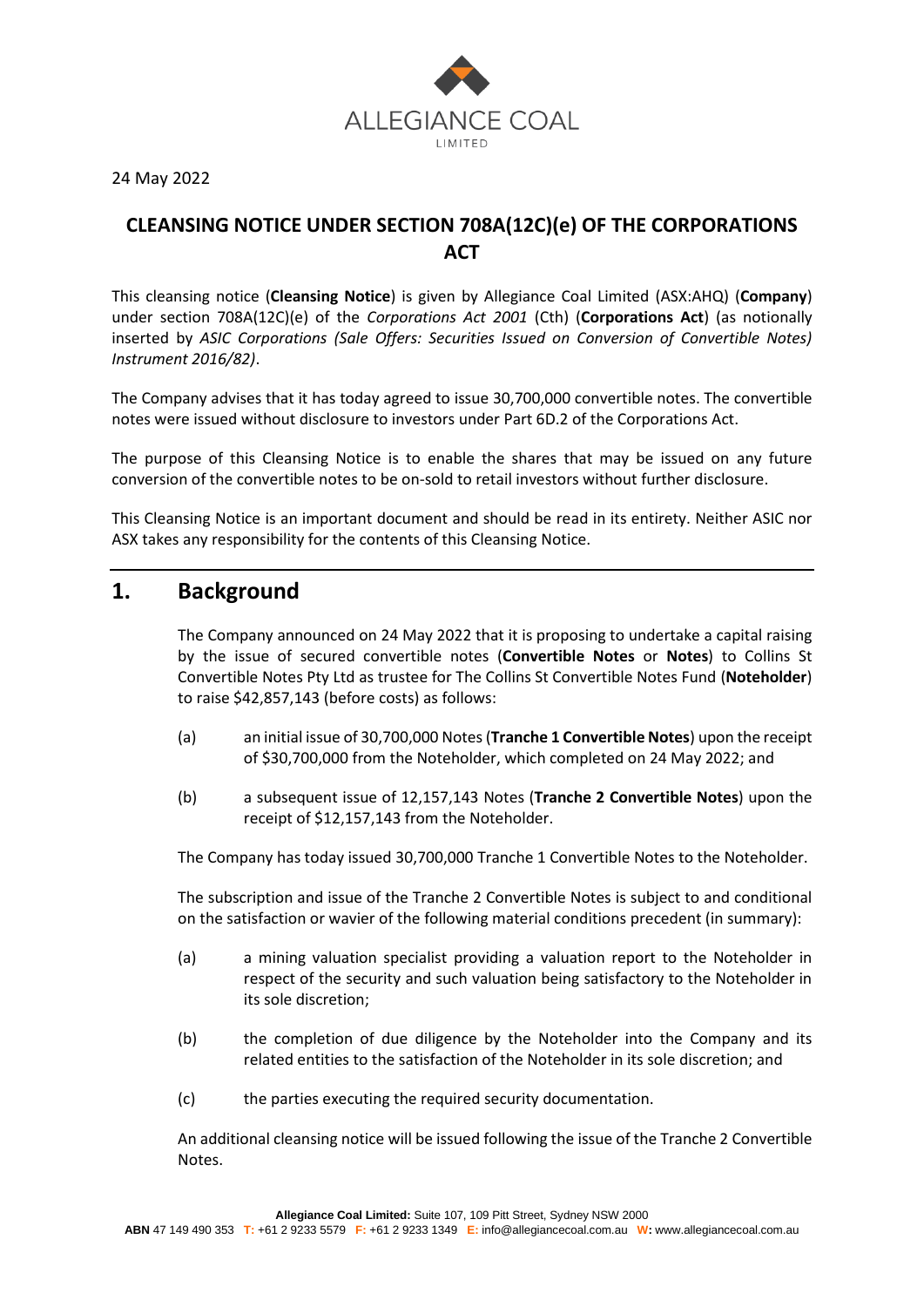

The terms of the Notes are in the Convertible Notes Agreement (**Agreement**) executed by the Company and the Noteholder.

The Directors of the Company (**Directors**) consider that the entry into the Agreement and the issue of the Notes is in the best interests of Shareholders as it provides funding for the repayment of the Nebari Natural Resources Credit Fund I, LP (**Nebari**) secured loan and for general working capital.

The Company has agreed to issue the Notes pursuant to its placement capacity under ASX Listing Rule 7.1.

## **2. Contents of this Cleansing Notice**

This Cleansing Notice sets out the following:

- (a) in relation to the Tranche 1 Notes:
	- (i) the effect of the issue on the Company;
	- (ii) a summary of the rights and liabilities attaching to the Convertible Notes; and
	- (iii) a summary of the rights and liabilities attaching to the fully paid ordinary shares (**Shares**) that will be issued on the conversion of the Convertible Notes; and
- (b) any information that:
	- (i) has been excluded from continuous disclosure notices in accordance with the ASX Listing Rules; and
	- (ii) is information that investors and their professional advisors would reasonably require for the purpose of making an informed assessment of:
		- (A) the assets and liabilities, financial position and performance, profits and losses and prospects of the Company; and
		- (B) the rights and liabilities attaching to the Shares; and
		- (C) other information relating to the Company's status as a disclosing entity.

### **3. The effect of the issue on the Company**

#### **3.1 Effect of the issue on the Company**

The principal effect of the issue of the Tranche 1 Notes on the Company will be to: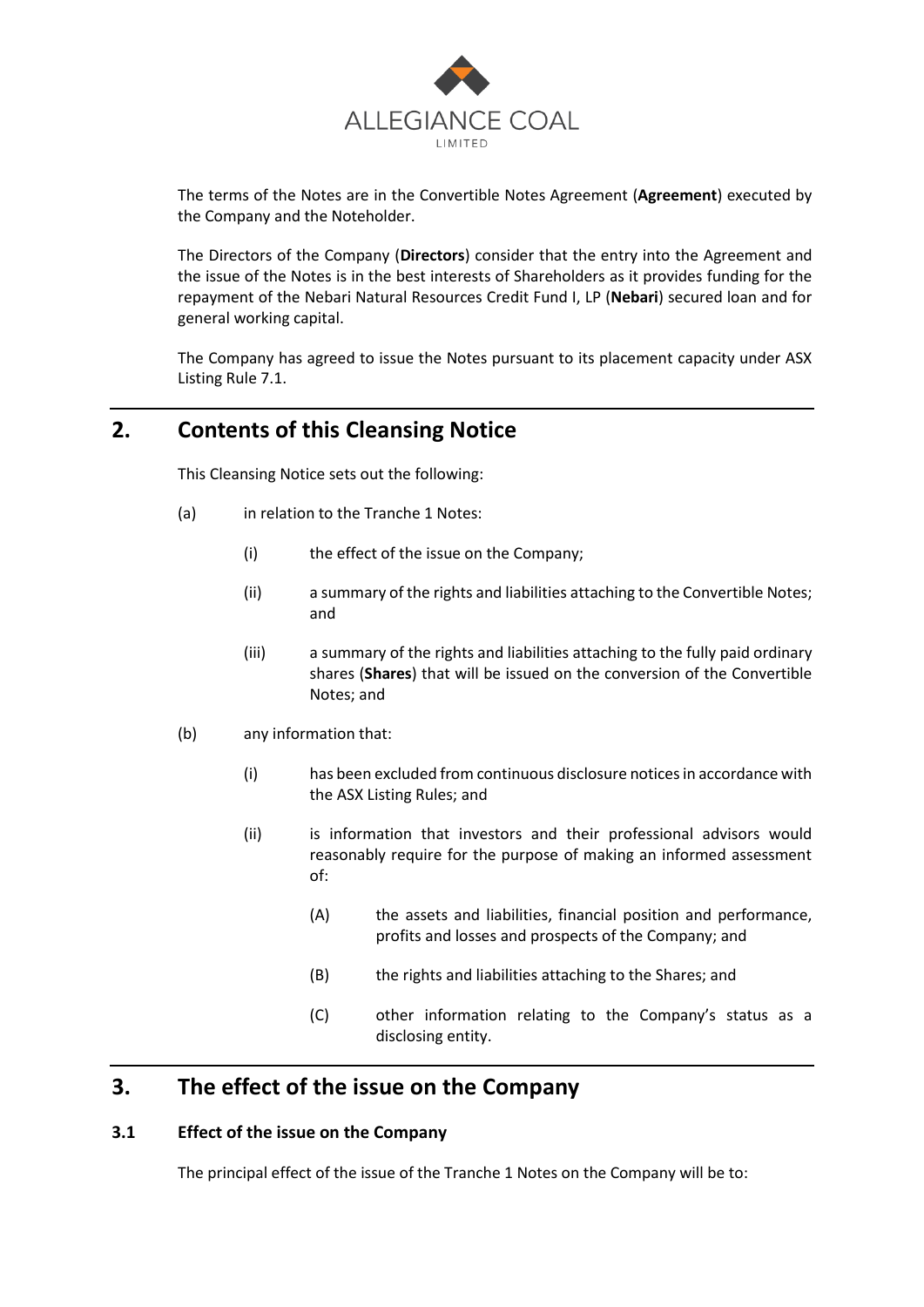

- (a) increase the Company's cash reserves by up to \$8,154,470 (after repayment to Nebari, but before costs associated with the Notes issue);
- (b) increase the number of unquoted Notes on issue from nil to 30,700,000;
- (c) give rise to the Company having a secured liability for the aggregate amount of the Face Value of the Notes (\$30,700,000); and
- (d) if the Notes are converted, either wholly or in part to Shares, increase the number of Shares on issue as a consequence of the issue of Shares on such conversion.

#### **3.2 Pro-forma consolidated statement of financial position**

- (a) Set out in Annexure A is a pro forma consolidated Statement of Financial Position as at 31 December 2021 for the Company based on the unaudited 31 December 2021 accounts adjusted to reflect the Notes issue and has been prepared on the basis of the accounting policies normally adopted by the Company.
- (b) The pro forma financial information is presented in an abbreviated form in so far as it does not include all of the disclosures required by the International Accounting Standards applicable to the Company's annual financial statements. The pro forma financial information is not audited. The classification of the allocations between debt and equity for the Notes may change in the future.

#### **3.3 Potential effect on capital structure**

The capital structure of the Company as at the date of this Cleansing Notice, before the issue of the securities pursuant to the Agreement, is set out below:

| <b>Type of security</b> | <b>Number</b>          |
|-------------------------|------------------------|
| <b>Shares</b>           | 389,820,140            |
| Options                 | 8,891,6161             |
| Performance rights      | 5,500,000 <sup>2</sup> |
| <b>Notes</b>            | Nil                    |

**Notes:**

- 1. Comprising of options with exercise prices ranging between \$0.375 to \$1.40 and with expiry dates ranging between 6 December 2022 and 3 December 2026.
- 2. Performance rights with expiry dates ranging between 2 December 2022 and 3 December 2026 and subject to vesting conditions on the terms and conditions in (i) schedule 3 of the Company's 2019 notice of annual general meeting; and (ii) schedule 4 of the Company's 2021 notice of annual general meeting.

The Notes are convertible into Shares at a conversion price of \$0.816 (subject to adjustment in accordance with the terms of the Agreement).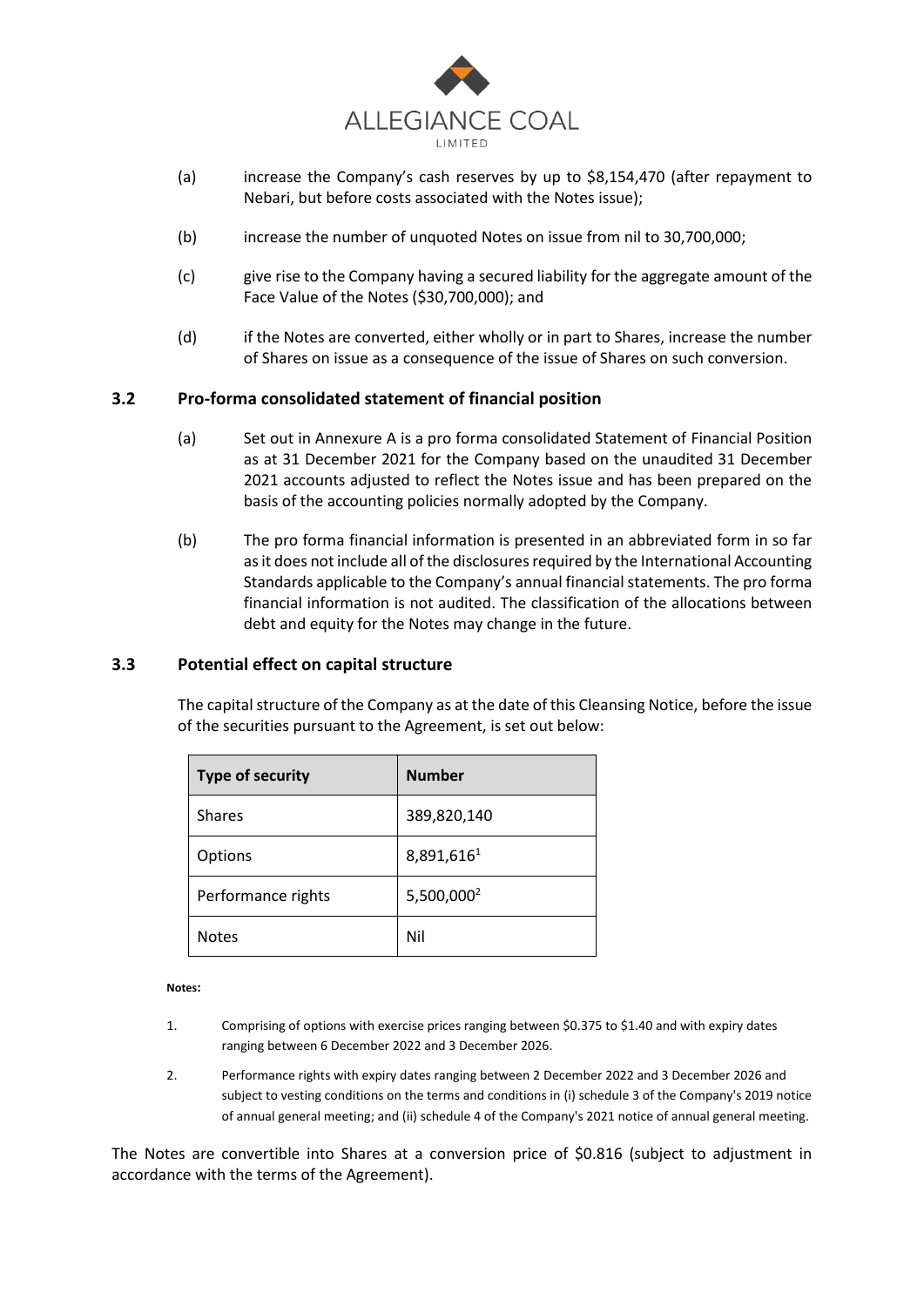

The Noteholder did not hold any Shares prior to the date of this Cleansing Notice

The table below shows the potential effect of the conversion of all Notes, as at the date of this Cleansing Notice, based on agreed Conversion Price of \$0.816.

|                                                        | <b>Shares</b> | %<br><b>Shares</b> | <b>Options</b> | Performance<br><b>Rights</b> | <b>Convertible</b><br><b>Notes</b> |
|--------------------------------------------------------|---------------|--------------------|----------------|------------------------------|------------------------------------|
| <b>Existing Securities</b>                             | 389,820,140   | 88.1%              | 8,891,616      | 5,500,000                    | 0                                  |
| Conversion of<br>Tranche 1<br><b>Convertible Notes</b> | 37,622,549    | 8.5%               |                |                              | $-30,700,000$                      |
| Conversion of<br>Tranche 2<br><b>Convertible Notes</b> | 14,898,460    | 3.4%               |                |                              | $-12,157,143$                      |
| <b>Total post</b><br>conversion                        | 442,341,149   | 100%               | 8,891,616      | 5,500,000                    | 0                                  |

**Note:** Assumes all Notes are issued, that no additional Shares are issued prior to conversion of the Notes and that a conversion price of \$0.816 applies, being the agreed Conversion Price (subject to adjustment). Fractions have been rounded up to the nearest Share.

# **4. Rights and liabilities attaching to the Notes**

The following is a broad summary of the rights, privileges and restrictions attaching to the Tranche 1 Convertible Notes.

The summary is not exhaustive and does not constitute a definitive statement of the rights and liabilities of the Noteholder.

| <b>Face Value</b>                              | \$1.00 per Note                                                                                                                                                                                                                                                                                                                                                                                                                               |
|------------------------------------------------|-----------------------------------------------------------------------------------------------------------------------------------------------------------------------------------------------------------------------------------------------------------------------------------------------------------------------------------------------------------------------------------------------------------------------------------------------|
| <b>Issue Date of</b><br><b>Tranche 1 Notes</b> | 24 May 2022                                                                                                                                                                                                                                                                                                                                                                                                                                   |
| <b>Interest</b>                                | An interest rate of 10% per annum on the outstanding face value<br>applies. Interest in the amount of \$6,140,000 has been pre-paid<br>by the Company. If the Notes are converted or redeemed prior<br>to the interest period covered by this pre-payment, the pro-rata<br>portion of that pre-paid interest must be repaid by the<br>Noteholder.<br>Upon an Event of Default occurring, the interest rate will increase<br>to 15% per annum. |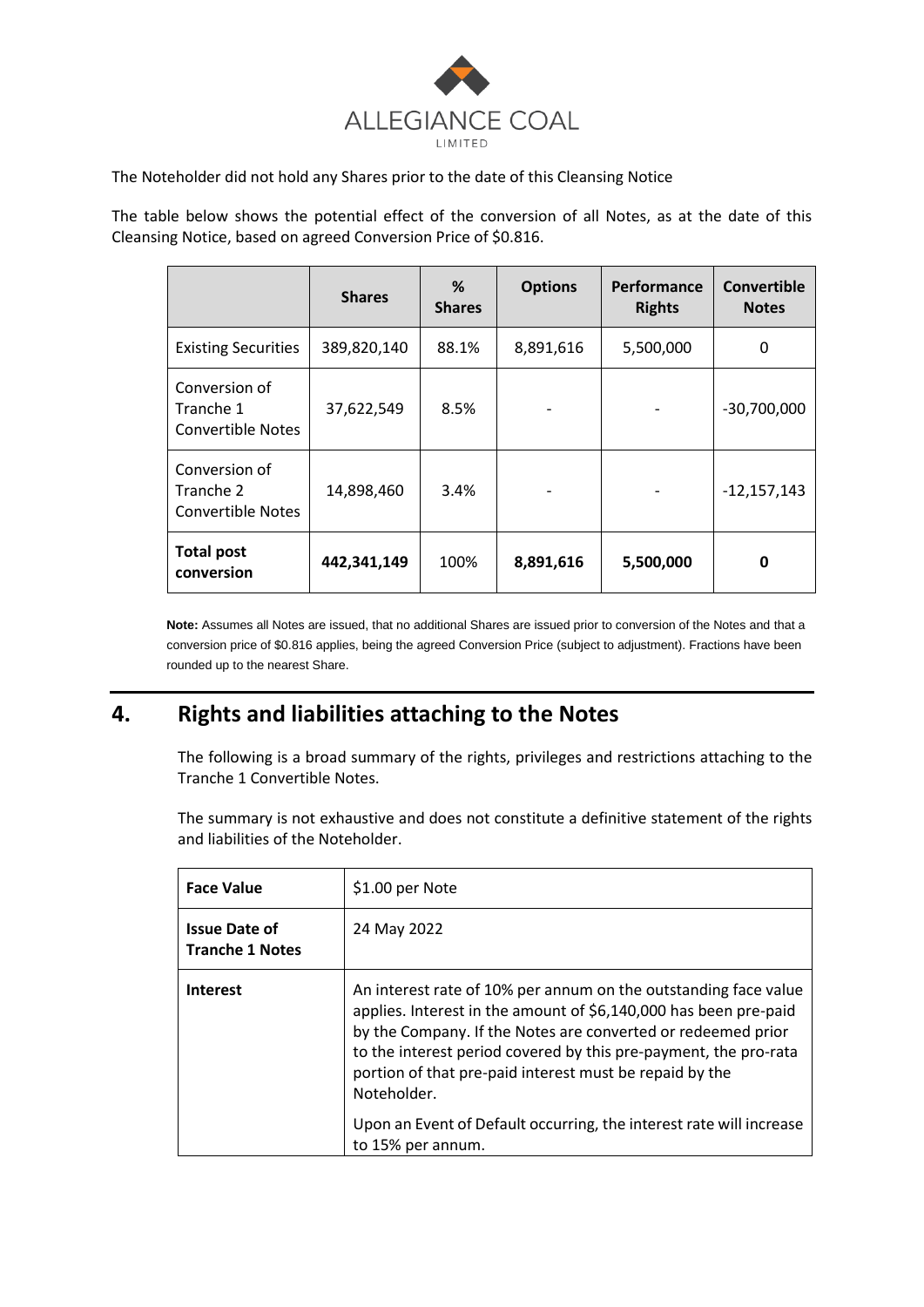

| <b>Establishment fee</b>                  | An establishment fee equal to 2.5% of the total face value<br>applies.                                                                                                                                                                                                                                                                                                                                                                            |
|-------------------------------------------|---------------------------------------------------------------------------------------------------------------------------------------------------------------------------------------------------------------------------------------------------------------------------------------------------------------------------------------------------------------------------------------------------------------------------------------------------|
| <b>Conversion Price</b>                   | \$0.816, subject to adjustment as described below.                                                                                                                                                                                                                                                                                                                                                                                                |
| <b>Maturity Date</b>                      | The Maturity Date for the Notes is 36 months after the issue<br>date.                                                                                                                                                                                                                                                                                                                                                                             |
|                                           | The Company must repay the face value of the Notes in the<br>event the Notes are not converted prior to the Maturity Date.                                                                                                                                                                                                                                                                                                                        |
| <b>Conversion by</b><br><b>Noteholder</b> | The Noteholder may convert the Notes in whole or part at any<br>time before the Maturity Date by the provision of a conversion<br>notice. Such conversion will be at the Conversion Price.                                                                                                                                                                                                                                                        |
|                                           | Each conversion notice must specify how many Notes the<br>Noteholder elects to convert and must be for a face value in an<br>amount equal to or greater than \$200,000 (unless the remaining<br>face value of the Convertible Notes on issue is less than<br>\$200,000).                                                                                                                                                                          |
|                                           | The Noteholder may not convert the Notes if such conversion<br>would cause it or any other person to hold a relevant interest in<br>more than 20% of the Shares on issue.                                                                                                                                                                                                                                                                         |
| <b>Redemption by</b><br>Company           | The Company may elect to redeem the Notes in full before the<br>Maturity Date by the provision of between 30- and 40-days'<br>prior written notice to the Noteholder.                                                                                                                                                                                                                                                                             |
|                                           | The Noteholder may elect to convert the Notes in full or in part<br>during that notice period.                                                                                                                                                                                                                                                                                                                                                    |
|                                           | If the Noteholder does not elect to convert the Notes in full<br>during that notice period:                                                                                                                                                                                                                                                                                                                                                       |
|                                           | the outstanding face value of any unconverted Notes must<br>be redeemed by the Company;<br>the Company must also pay the Noteholder a fee equal to<br>2.5% of the outstanding face value of any unconverted<br>Notes (so that the total amount to be repaid is increased to<br>102.5% of the outstanding face value); and<br>the Company must also issue the Noteholder the number of<br>options determined in accordance with the below formula: |
|                                           | $N = RA/C$                                                                                                                                                                                                                                                                                                                                                                                                                                        |
|                                           | Where:                                                                                                                                                                                                                                                                                                                                                                                                                                            |
|                                           | $N =$ number of options to be issued<br>$RA$ = the quantum to be repaid pursuant to the redemption                                                                                                                                                                                                                                                                                                                                                |
|                                           | of the Notes                                                                                                                                                                                                                                                                                                                                                                                                                                      |
|                                           | $C =$ the Conversion Price.                                                                                                                                                                                                                                                                                                                                                                                                                       |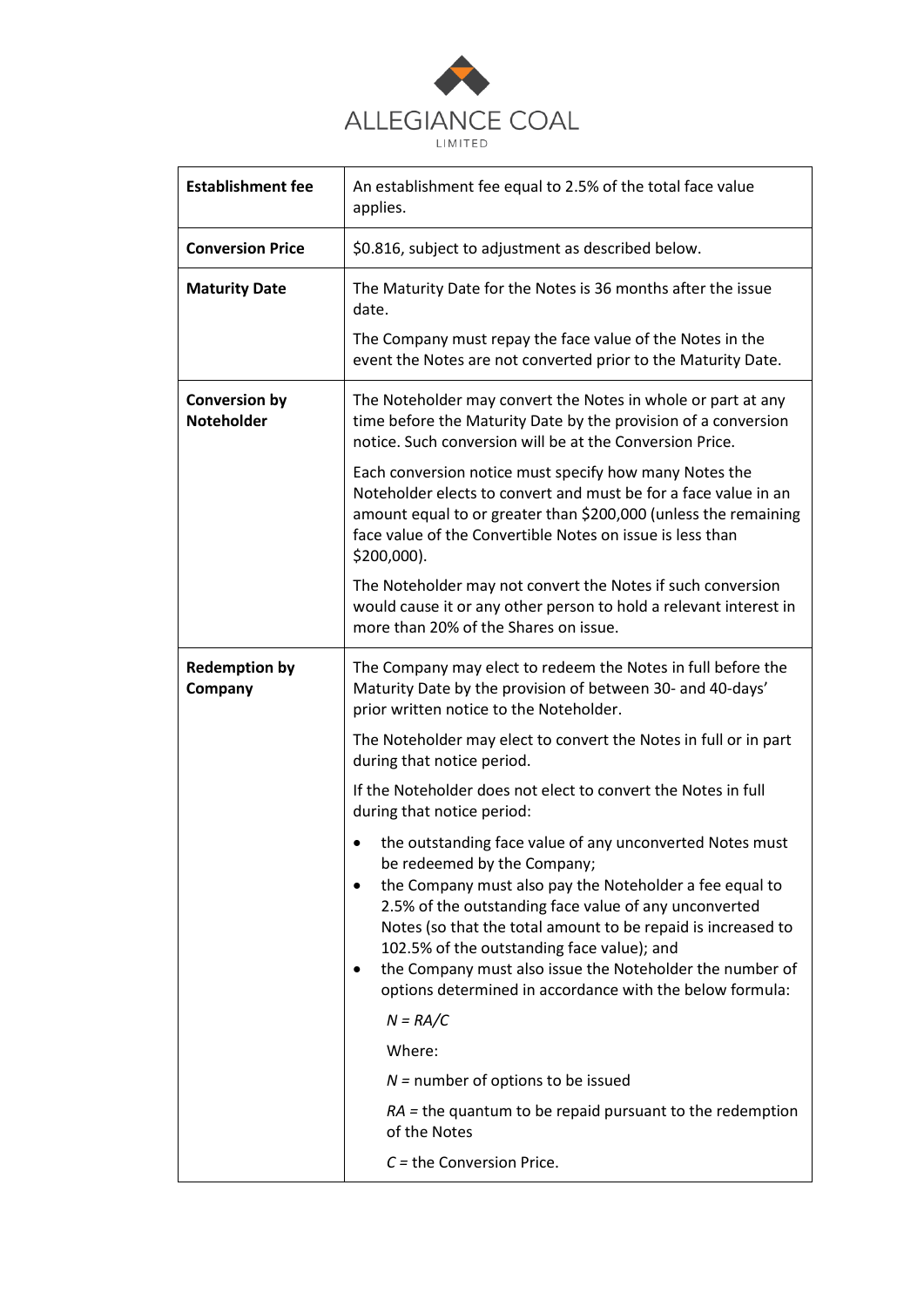

| <b>Security</b>                                        | The Convertible Notes are issued as a secured debt security<br>evidencing the Company's indebtedness to the Noteholder on the<br>terms in the Agreement.                                                                                                                                                                                                                                                                                                                                                                                                                                                                                                                                                                                                                                                                                                                                                                                                                                                                                                                                                                                                                                                                                                                        |
|--------------------------------------------------------|---------------------------------------------------------------------------------------------------------------------------------------------------------------------------------------------------------------------------------------------------------------------------------------------------------------------------------------------------------------------------------------------------------------------------------------------------------------------------------------------------------------------------------------------------------------------------------------------------------------------------------------------------------------------------------------------------------------------------------------------------------------------------------------------------------------------------------------------------------------------------------------------------------------------------------------------------------------------------------------------------------------------------------------------------------------------------------------------------------------------------------------------------------------------------------------------------------------------------------------------------------------------------------|
| <b>Liquidity</b><br>requirement                        | Allegiance must always maintain an agreed minimum cash<br>balance until the outstanding face value of the Notes has been<br>either converted or redeemed.                                                                                                                                                                                                                                                                                                                                                                                                                                                                                                                                                                                                                                                                                                                                                                                                                                                                                                                                                                                                                                                                                                                       |
| <b>Voting and</b><br>attendance at<br>general meetings | The Notes do not carry a vote to provide at a general meeting of<br>the Company, unless provided for by law.<br>The Noteholder is permitted to attend (but not to vote, unless as<br>a shareholder) at any general meeting of the Company's<br>members in its capacity as a Noteholder.                                                                                                                                                                                                                                                                                                                                                                                                                                                                                                                                                                                                                                                                                                                                                                                                                                                                                                                                                                                         |
| Information, audit<br>and inspection rights            | The Company must supply to the Noteholder:<br>copies of all documents dispatched by the Company to its<br>$\bullet$<br>shareholders (or any class of them) or its creditors generally<br>(or any class of them) at the same time as they are<br>dispatched to the extent such document and information is<br>not available on the ASX website;<br>promptly upon becoming aware of them, the details of any<br>litigation, arbitration or administrative proceedings which<br>are current, threatened or pending against any member of<br>the Group and which might, if adversely determined, have a<br>material adverse effect;<br>promptly after receipt, copies of any notices of default or<br>٠<br>claims of breach received or sent relating to any contract to<br>which any member of the Group is a party which might, if<br>adversely determined, have a material adverse effect; and<br>any other information which the Noteholder reasonably<br>$\bullet$<br>requests in relation to a member of the Group or any of their<br>assets.<br>The Noteholder has also been granted certain rights to<br>undertake visits and inspections of the property, projects and<br>operations of the Group and to inspect and take copies of their<br>associated books and records. |
| <b>Representations and</b><br>warranties               | The Company has provided the Noteholder with customary<br>representations and warranties.                                                                                                                                                                                                                                                                                                                                                                                                                                                                                                                                                                                                                                                                                                                                                                                                                                                                                                                                                                                                                                                                                                                                                                                       |
| <b>Events of default</b>                               | The Convertible Note Agreement includes typical events of<br>default, including, amongst other things, the following (in<br>summary):                                                                                                                                                                                                                                                                                                                                                                                                                                                                                                                                                                                                                                                                                                                                                                                                                                                                                                                                                                                                                                                                                                                                           |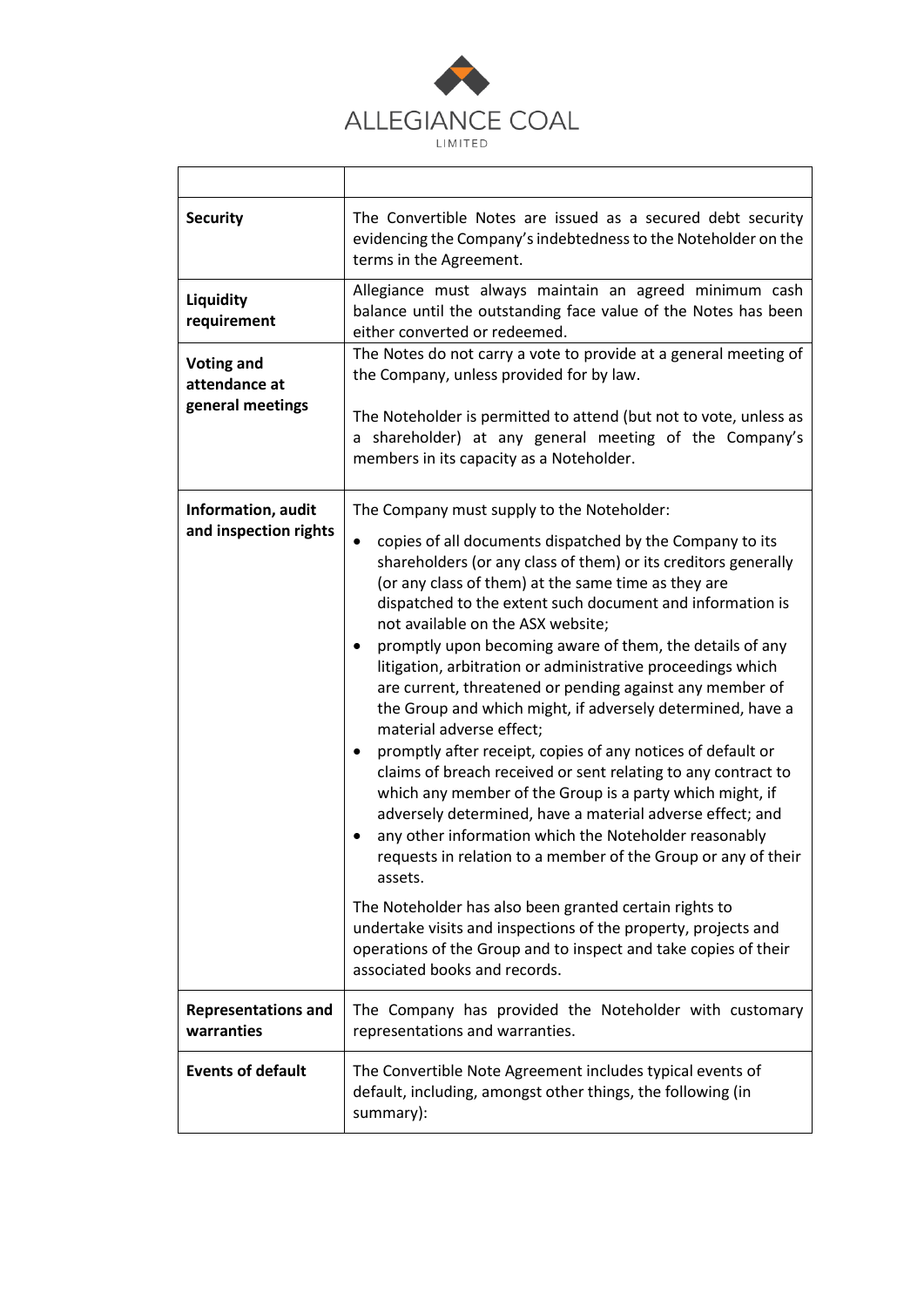

|   | ASX determination: ASX makes a determination that the         |
|---|---------------------------------------------------------------|
|   | terms of any Notes and the associated agreements do not       |
|   | comply with the ASX Listing Rules                             |
|   | Non-payment: any member of the Group fails to pay any         |
|   | amount when due and payable under any of the transaction      |
|   | documents and that failure is not remedied within three       |
|   | business days of the relevant member of the Group             |
|   | becoming aware of that failure;                               |
| ٠ | Other obligations: any member of the Group fails to           |
|   | perform or breaches any other undertaking, covenant or        |
|   | obligation required of it under any transaction document,     |
|   | unless the failure: (i) is capable of remedy; and (ii) is     |
|   | remedied within five business days of the receipt by the      |
|   | Company of a notice from the Noteholder specifying the        |
|   | failure;                                                      |
|   | Authorisations: any member of the Group fails to obtain any   |
|   | authorisation necessary to enable it continue to undertake    |
|   | its business operations, or to comply with its obligations    |
|   | under any transaction document or any authorisation of        |
|   | that kind ceases to be in full force and effect;              |
|   | Misrepresentation: a representation, warranty or statement    |
|   | made, or taken to be made, by or on behalf of any member      |
|   | of the Group in or in connection with a transaction           |
|   | document is incorrect or misleading when made or taken to     |
|   | be made and the error is reasonably likely to have a material |
|   | adverse effect and, if the circumstances giving rise to the   |
|   | misrepresentation can be remedied, the relevant member of     |
|   | the Group does not remedy them within five business days      |
|   | of the Noteholder notifying the Company, or any member of     |
|   | the Group becoming aware of the relevant circumstances        |
|   | (whichever is the earlier);                                   |
|   | Winding-up: an application or order is made for the           |
|   | winding-up or dissolution of any member of the Group or a     |
|   | resolution is passed or any steps are taken to pass a         |
|   | resolution for the winding-up or dissolution of any member    |
|   | of the Group otherwise than for the purpose of an             |
|   | amalgamation or reconstruction which has the prior written    |
|   | consent of the Noteholder not to be unreasonably withheld;    |
|   | Insolvency events: certain insolvency events or liquidity     |
|   | events occur with respect to any member of the Group, or a    |
|   | statutory demand is not complied with,                        |
|   | Ceasing business: any member of the Group ceases or           |
|   | threatens to cease to carry on business or is deregistered;   |
|   | Encumbrance: any Encumbrance is or becomes enforceable        |
|   | against any asset of any member of the Group for amounts      |
|   | totalling more than \$2,000,000 in aggregate;                 |
|   | Termination: any termination or failure, or threatened        |
|   | termination with reasonable cause of any material licenses,   |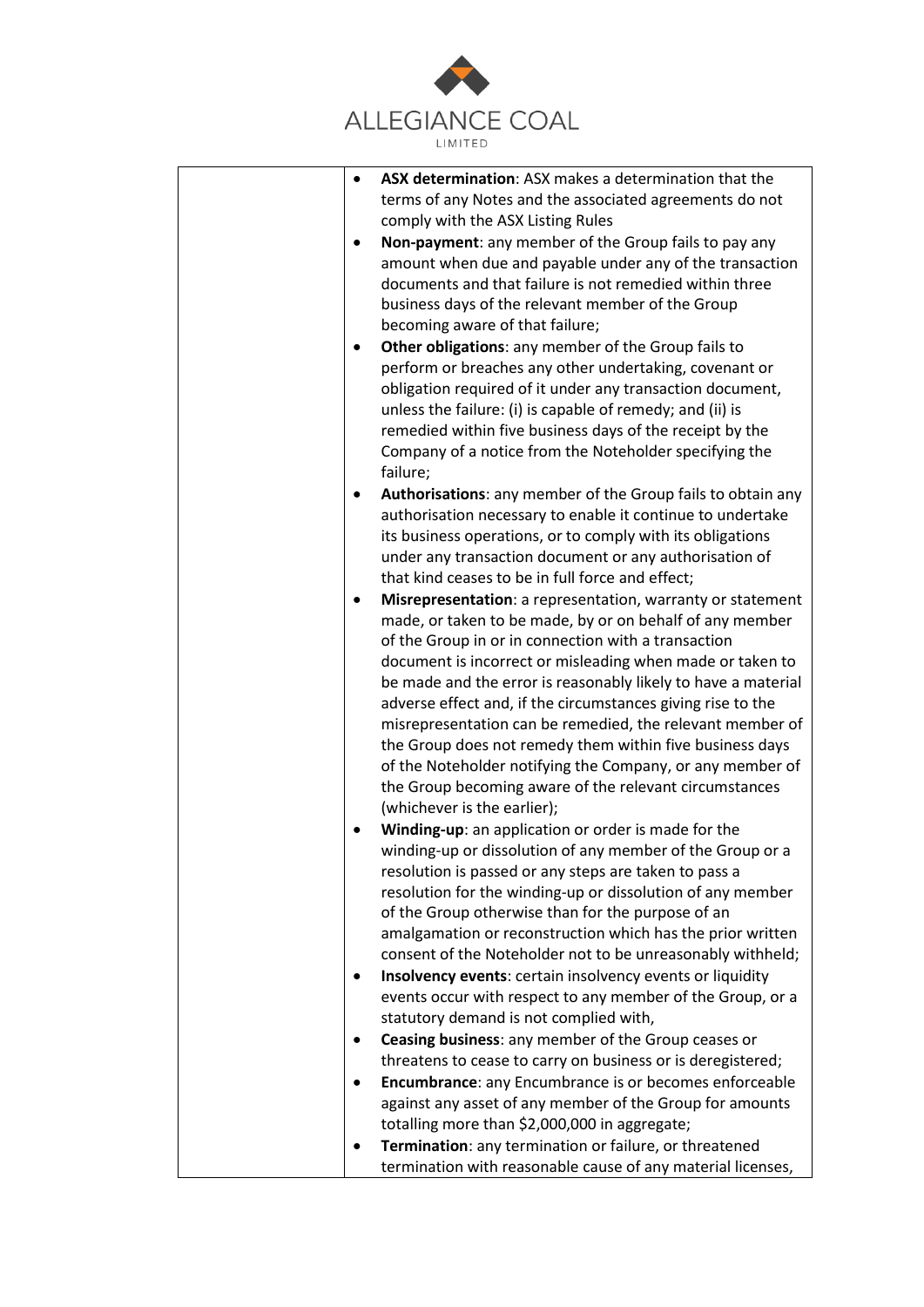

| permits and consents necessary for the operation of the                                                                            |
|------------------------------------------------------------------------------------------------------------------------------------|
| business of any member of the Group.                                                                                               |
| Judgment: a judgment in an amount exceeding \$2,000,000<br>$\bullet$<br>is obtained against any member of the Group and is not set |
| aside or satisfied within 7 days or has not been stayed                                                                            |
| pending the outcome of an appeal to any higher court;                                                                              |
| Vitiation of transaction documents: (i) all or any material                                                                        |
| part of any provision of any transaction document is or                                                                            |
| becomes illegal, void, voidable, unenforceable or otherwise                                                                        |
| of limited force or effect; (ii) any person becomes entitled to<br>terminate, rescind or avoid all or any material part or         |
| material provision of any transaction document; (iii) the                                                                          |
| execution, delivery or performance of any transaction                                                                              |
| document by any member of the Group violates, breaches                                                                             |
| or results in a contravention of any law, regulation or                                                                            |
| authorisation;                                                                                                                     |
| Delisting or suspension: the Company is removed from the                                                                           |
| official list of ASX or suspended from trading on the ASX for                                                                      |
| more than 5 trading days in any 12 month period;                                                                                   |
| Reduction of capital: without the consent of the<br>$\bullet$                                                                      |
| Noteholder, any member of the Group takes any action to                                                                            |
| reduce its capital, buy back any of its shares or make any of                                                                      |
| its shares capable of being called up only in certain                                                                              |
| circumstances (such as by passing a resolution or calling a                                                                        |
| meeting to consider such a resolution);                                                                                            |
| <b>Compulsory acquisition:</b> (i) all or a material part of the                                                                   |
| property of any member of the Group is compulsorily                                                                                |
| acquired by any Governmental Agency; or (ii) any member                                                                            |
| of the Group sells or divests itself of all or a material part of                                                                  |
| its property pursuant to a binding order from a                                                                                    |
| Governmental Agency;                                                                                                               |
| Investigations: a person is appointed under any legislation<br>٠<br>to investigate or manage any part of the affairs of any        |
| member of the Group in relation to a material matter; (bb)                                                                         |
| Material adverse change: an event with a Material adverse<br>٠                                                                     |
| effect occurs;                                                                                                                     |
| Inability to perform: any member of the Group ceases for                                                                           |
| any reason to be able to lawfully carry out, at any time, any                                                                      |
| or all the transactions or obligations contemplated in any of                                                                      |
| the Transaction documents;                                                                                                         |
| <b>Contraventions:</b> certain contraventions of the Agreement in                                                                  |
| relation to the maintenance of minimum cash holdins and                                                                            |
| the provision of information, access and audit rights will                                                                         |
| constitute an event of default;                                                                                                    |
| Other obligations: the Company fails to perform or breaches<br>٠                                                                   |
| any other undertaking, covenant or obligation required of it                                                                       |
| under any Transaction document or any condition of any                                                                             |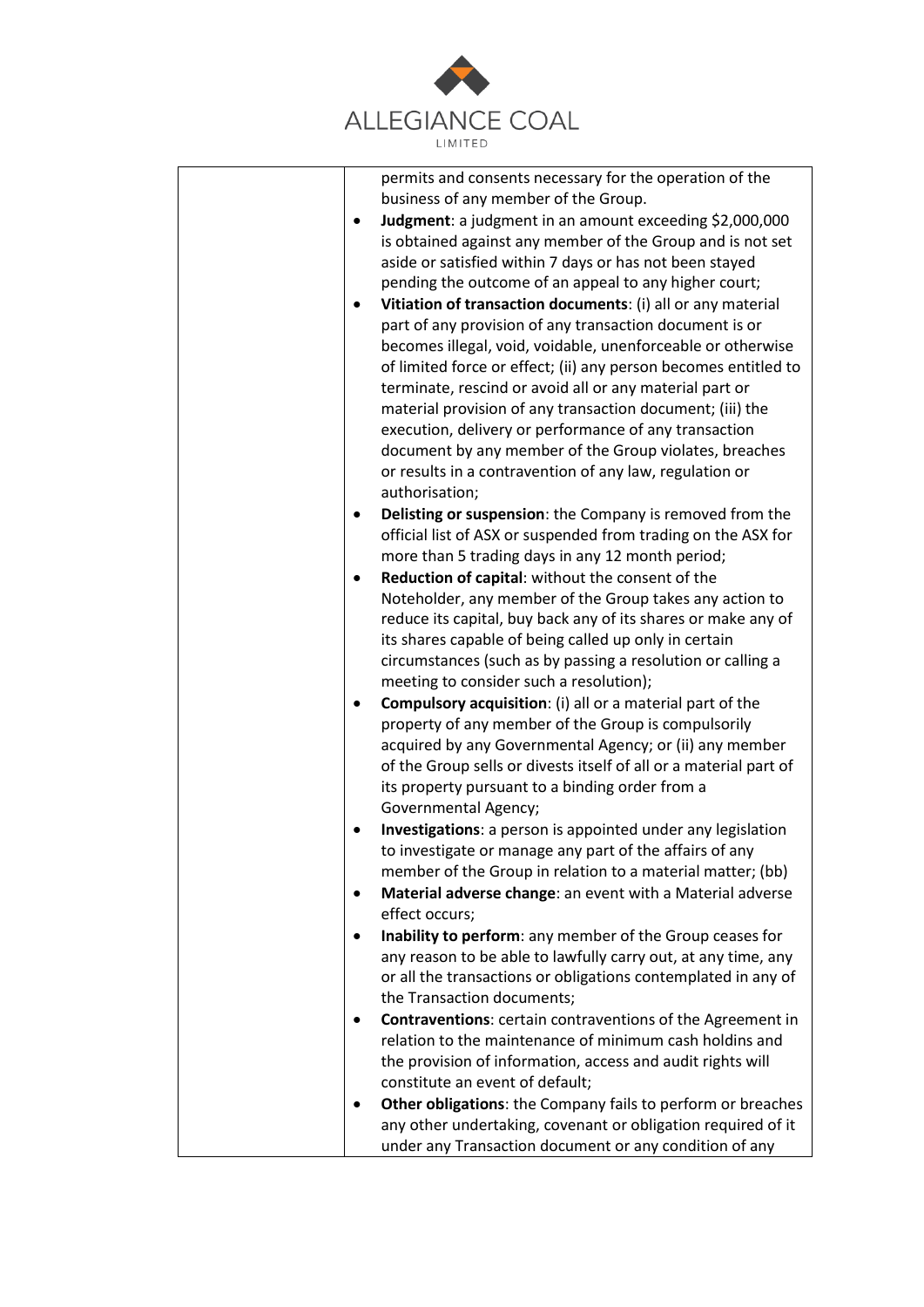

|                                                                                     | waiver or consent by the Noteholder under or in connection<br>with any Transaction document; and<br>Results write down: the results of any member of the Group<br>٠<br>are adjusted or restated or are required to be adjusted or<br>restated by an amount greater than \$2,000,000 (in<br>aggregate).                                                                                                                                                                                                                                                                                                                                                                                                                         |
|-------------------------------------------------------------------------------------|--------------------------------------------------------------------------------------------------------------------------------------------------------------------------------------------------------------------------------------------------------------------------------------------------------------------------------------------------------------------------------------------------------------------------------------------------------------------------------------------------------------------------------------------------------------------------------------------------------------------------------------------------------------------------------------------------------------------------------|
|                                                                                     | If an Event of Default occurs, the Noteholder may convert the<br>outstanding face value into Shares at the Conversion Price, or<br>require the outstanding face value of the Notes to be repaid<br>within 5 business days.                                                                                                                                                                                                                                                                                                                                                                                                                                                                                                     |
| <b>Reconstructions</b>                                                              | If there is a reconstruction of the issued capital of the Company,<br>then the basis for conversion of the Note will be reconstructed in<br>the same proportion and manner as the reconstruction of the<br>issued capital of the Company or otherwise in a manner that<br>would eliminate any disadvantage to the Noteholder.                                                                                                                                                                                                                                                                                                                                                                                                  |
|                                                                                     | Such reconstruction must not result in the Noteholder receiving a<br>benefit that holders of ordinary shares do not receive.                                                                                                                                                                                                                                                                                                                                                                                                                                                                                                                                                                                                   |
| <b>Restrictions on</b><br>additional issues of<br>securities                        | Until such time as the outstanding face value has been<br>unconditionally repaid in full or has been fully converted into<br>Shares (as the case may be), the Company must not enter into any<br>agreement with a third party for the issue of any options,<br>performance rights, warrants or other convertible instruments,<br>without the prior written consent of the Noteholder (such<br>consent not to be unreasonably withheld or delayed).<br>This restriction does not apply to any options and performance<br>rights issued pursuant to any employee incentive scheme of the<br>Company or any issue of Shares on conversion or exercise of any<br>convertible securities on issue before the date of the Agreement. |
| <b>Bonus Issues</b>                                                                 | If the Company conducts a bonus issue while the Note is on issue,<br>the basis for conversion of the Note as at the record date of the<br>bonus issue must be adjusted by the number of bonus Shares that<br>the Noteholder would have received if the Note had been<br>exercised prior to the record date for the bonus issue.                                                                                                                                                                                                                                                                                                                                                                                                |
| <b>Adjustment to</b><br><b>Conversion Price</b><br>following Share<br><b>issues</b> | If the Company issues Shares (other than on conversion of Notes<br>or pursuant to a pro rata (other than a bonus issue) the<br>Conversion Price must be adjusted by applying a discount<br>equivalent to the amount raised as part of a fundraise as a<br>proportion of the Company's market capital immediately prior to<br>the fundraise.                                                                                                                                                                                                                                                                                                                                                                                    |
|                                                                                     | For example, if the Company undertakes a capital raise to raise<br>\$10 million when its market capital is \$100 million, then the<br>Conversion Price must be reduced by 10%.                                                                                                                                                                                                                                                                                                                                                                                                                                                                                                                                                 |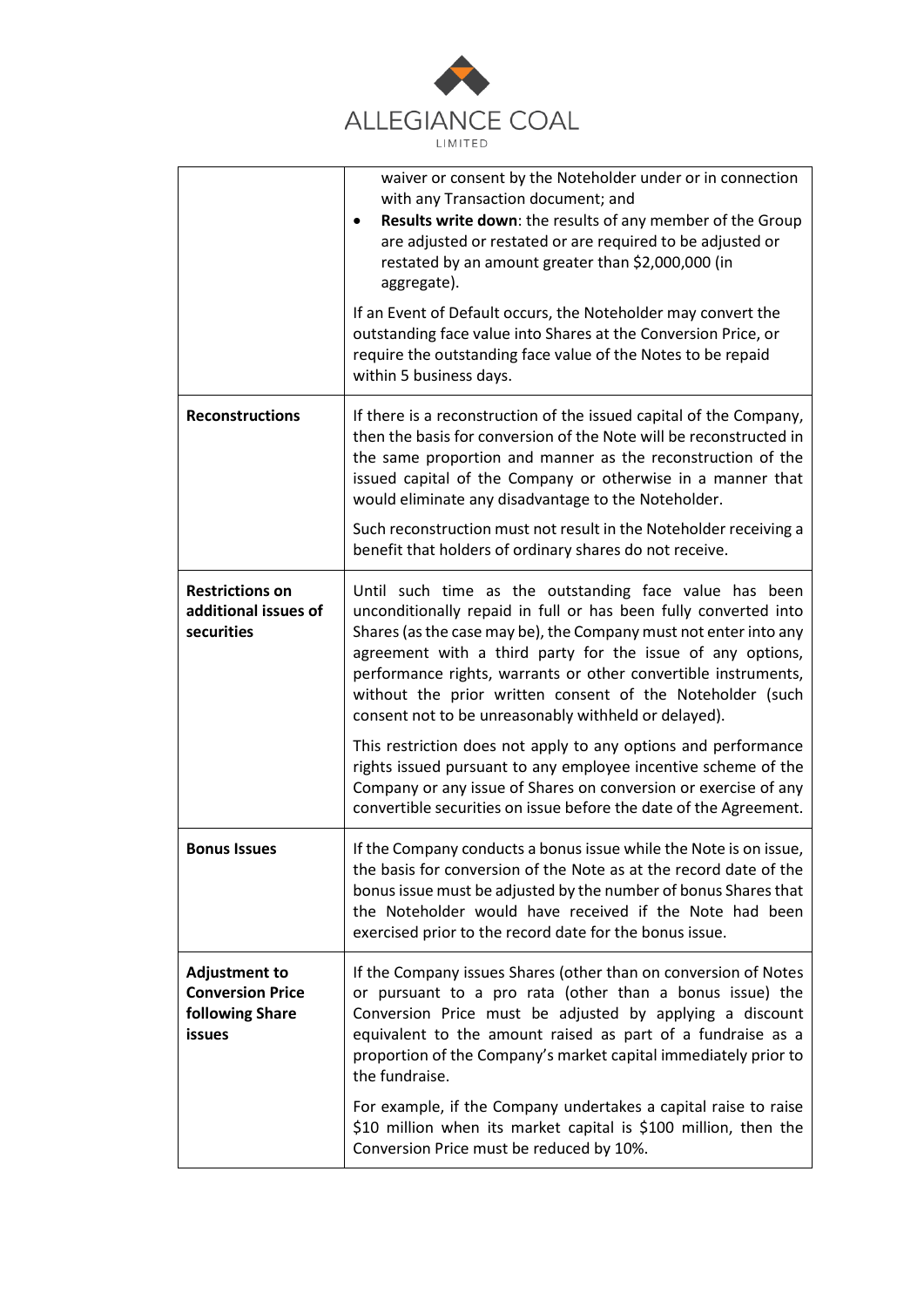

|                                                 | This adjustment will not apply in respect of an issue of Shares for<br>which the subscription price is above the Conversion Price.                                                                                                                                                                                                                                                                                                                                                                                                                                                                                                                                                                                                                           |
|-------------------------------------------------|--------------------------------------------------------------------------------------------------------------------------------------------------------------------------------------------------------------------------------------------------------------------------------------------------------------------------------------------------------------------------------------------------------------------------------------------------------------------------------------------------------------------------------------------------------------------------------------------------------------------------------------------------------------------------------------------------------------------------------------------------------------|
| <b>Adjustment to</b><br><b>Conversion Price</b> | The Conversion Price of a Convertible Note may be reduced<br>according to the following formula:                                                                                                                                                                                                                                                                                                                                                                                                                                                                                                                                                                                                                                                             |
| following pro rata<br>offer                     | $Cn = Co - [P-(S + D)]$                                                                                                                                                                                                                                                                                                                                                                                                                                                                                                                                                                                                                                                                                                                                      |
|                                                 | $N + 1$                                                                                                                                                                                                                                                                                                                                                                                                                                                                                                                                                                                                                                                                                                                                                      |
|                                                 | Where:                                                                                                                                                                                                                                                                                                                                                                                                                                                                                                                                                                                                                                                                                                                                                       |
|                                                 | Cn = the new conversion price of the Convertible Note;<br>Co= the old conversion price of the Convertible Note;<br>P= the average market price per security (weighted by<br>reference to volume) of the underlying securities during the<br>5 trading days ending on the day before the ex right date or<br>the ex entitlements date;<br>S = the subscription price for a security under the pro rata<br>٠<br>issue;<br>D= dividend due but not yet paid on the existing underlying<br>securities (except those to be issued under the pro rata<br>issue); and<br>N= the number of securities with rights or entitlements that<br>must be held to<br>receive a right to one new security.<br>However this does not apply to Shares issued as part of a bonus |
|                                                 | share plan, share top up plan, share purchase plan, dividend<br>reinvestment plan, an employee incentive plan.                                                                                                                                                                                                                                                                                                                                                                                                                                                                                                                                                                                                                                               |
| Quotation                                       | The Notes will not be quoted on the ASX.                                                                                                                                                                                                                                                                                                                                                                                                                                                                                                                                                                                                                                                                                                                     |
| <b>Transferability</b>                          | Other than in respect of a transfer of the Notes by the Noteholder<br>to an associated entity, the Noteholder may only transfer Notes<br>with the Company's consent (such consent not to be<br>unreasonably withheld).                                                                                                                                                                                                                                                                                                                                                                                                                                                                                                                                       |
| <b>Governing law</b>                            | The terms of the Notes are governed by the laws enforceable in<br>Victoria.                                                                                                                                                                                                                                                                                                                                                                                                                                                                                                                                                                                                                                                                                  |

# **5. Rights and liabilities attaching to the Shares issued on conversion of the Notes**

The Shares issued to the Noteholder on the conversion of the Convertible Notes under the Convertible Notes Agreement will rank equally in all respects with all of the Company's existing Shares.

The rights attaching to Shares, including new Shares to be issued to the Noteholders on the conversion of the Convertible Notes, are set out in the Company's constitution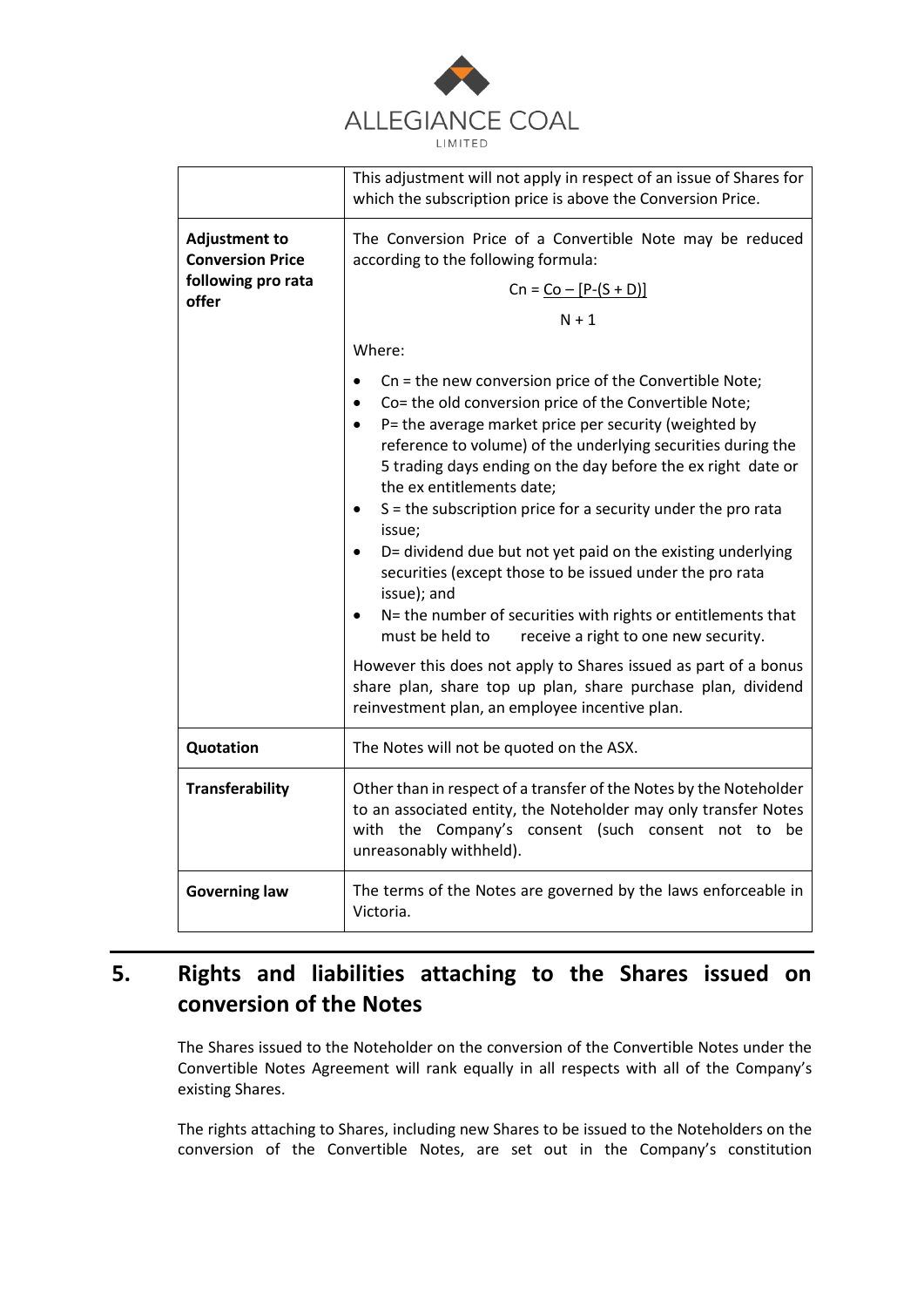

(**Constitution**), and, in certain circumstances, regulated by the Corporations Act, the ASX Listing Rules and the general law.

A summary of the rights attaching to Shares in the Company is below. This summary is qualified by the full terms of the Constitution (a full copy of the Constitution is available from the Company on request free of charge) and does not purport to be exhaustive or to constitute a definitive statement of the rights and liabilities of Shareholders. These rights and liabilities can involve complex questions of law arising from an interaction of the Constitution with statutory and common law requirements. For a Shareholder to obtain a definitive assessment of the rights and liabilities which attach to Shares in any specific circumstances, the Shareholder should seek legal advice.

| General<br>meeting and<br>notices     | Shareholders are entitled to be present in person, or by proxy,<br>attorney or representative to attend and vote at general meetings<br>of the Company.<br>Shareholders may requisition meetings in accordance with section<br>249D of the Corporations Act and the Constitution of the<br>Company.                                                                                                                                                                                                                                                                                                                                                                                                                                                                                                                                                                                                                                                                                                                                                     |
|---------------------------------------|---------------------------------------------------------------------------------------------------------------------------------------------------------------------------------------------------------------------------------------------------------------------------------------------------------------------------------------------------------------------------------------------------------------------------------------------------------------------------------------------------------------------------------------------------------------------------------------------------------------------------------------------------------------------------------------------------------------------------------------------------------------------------------------------------------------------------------------------------------------------------------------------------------------------------------------------------------------------------------------------------------------------------------------------------------|
| <b>Voting rights</b>                  | Subject to any rights or restrictions for the time being attached to any<br>class or classes of shares, at general meetings of Shareholders or<br>classes of Shareholders:<br>each Shareholder entitled to vote may vote in person or by proxy,<br>$\bullet$<br>attorney or representative;<br>on a show of hands, every person present who is a Shareholder<br>$\bullet$<br>or a proxy, attorney or representative of a Shareholder has one<br>vote; and<br>on a poll, every person present who is a Shareholder or a proxy,<br>attorney or representative of a Shareholder shall, in respect of<br>each fully paid Share held by him, or in respect of which he is<br>appointed a proxy, attorney or representative, have one vote for<br>each Share held, but in respect of partly paid shares shall have<br>such number of votes as bears the same proportion to the total<br>of such Shares registered in the Shareholder's name as the<br>amount paid (not credited) bears to the total amounts paid and<br>payable (excluding amounts credited). |
| <b>Further issue of</b><br>securities | The Directors may, on behalf of the Company, issue Shares, grant<br>options over or otherwise dispose of unissued Shares to any person<br>on the terms, with the rights, and at the times that the Directors<br>decide. However, the Directors must act in accordance with the<br>restrictions imposed by the Constitution, the Listing Rules, the<br>Corporations Act and any rights for the time being attached to the<br>Shares in any special class of those Shares.                                                                                                                                                                                                                                                                                                                                                                                                                                                                                                                                                                                |
| Shareholder<br>liability              | As the Shares issued will be fully paid shares, they will not be subject<br>to any calls for money by the Directors and will therefore not become<br>liable for forfeiture.                                                                                                                                                                                                                                                                                                                                                                                                                                                                                                                                                                                                                                                                                                                                                                                                                                                                             |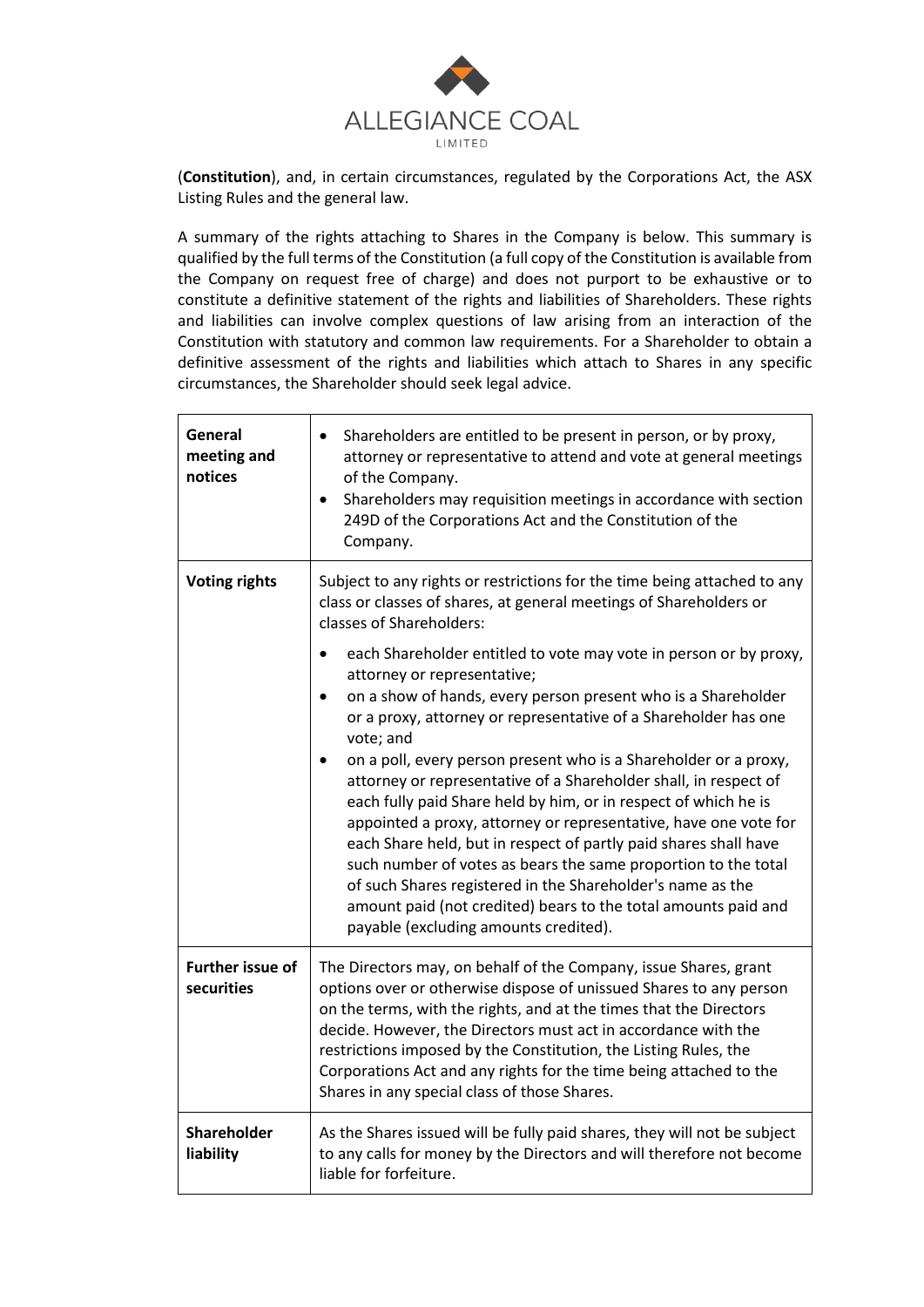

| <b>Variation of</b><br>rights        | At present, the Company has on issue one class of Shares only,<br>namely ordinary Shares. Unless otherwise provided by the<br>Constitution or by the terms of issue of a class of Shares, the rights<br>attached to the Shares in any class may be varied or cancelled only<br>with the written consent of the holders of at least three-quarters of<br>the issued Shares of the affected class, or by special resolution<br>passed at a separate meeting of the holders of the issued Shares of<br>the affected class.                                                                                     |
|--------------------------------------|-------------------------------------------------------------------------------------------------------------------------------------------------------------------------------------------------------------------------------------------------------------------------------------------------------------------------------------------------------------------------------------------------------------------------------------------------------------------------------------------------------------------------------------------------------------------------------------------------------------|
| <b>Transfer of</b><br><b>Shares</b>  | Generally, Shares in the Company are freely transferable, subject to<br>formal requirements, the registration of the transfer not resulting in<br>a contravention of or failure to observe the provisions of a law of<br>Australia and the transfer not being in breach of the Corporations Act<br>or the Listing Rules.                                                                                                                                                                                                                                                                                    |
| <b>Dividends</b>                     | Subject to the rights of any preference Shareholders and to the rights<br>of the holders of any Shares created or raised under any special<br>arrangement as to dividend, the Directors may from time to time<br>declare that a dividend to be paid to the Shareholders entitled to the<br>dividend which shall be payable on all Shares according to the<br>proportion that the amount paid (not credited) is of the total<br>amounts paid and payable (excluding amounts credited) in respect of<br>such Shares.                                                                                          |
|                                      | No dividend shall carry interest as against the Company. The<br>Directors may set aside out of the profits of the Company any<br>amounts that they may determine as reserves, to be applied at the<br>discretion of the Directors, for any purpose for which the profits of<br>the Company may be properly applied.                                                                                                                                                                                                                                                                                         |
|                                      | The Directors may grant to Shareholders or any class of Shareholders<br>the right to elect that dividends payable by the Company be<br>reinvested, including by way of subscription for fully paid Shares in<br>the Company or by foregoing any dividends that may be payable on<br>all or some of the Shares held by that member and to receive instead<br>some other entitlement, including the issue of Shares.                                                                                                                                                                                          |
| Winding up                           | Subject to the Constitution, the Corporations Act and the rights of<br>holders of Shares with special rights in a winding-up (at present there<br>are none), on a winding-up of the Company, the liquidator may, with<br>the sanction of a special resolution of the Company, divide among<br>the Shareholders in kind the whole or any part of the property of the<br>Company and may for that purpose set the value the liquidator<br>considers fair upon any property to be so divided and may determine<br>how the division is to be carried out as between members or<br>different classes of members. |
| <b>Alteration of</b><br>Constitution | In accordance with the Corporations Act, the Constitution can only be<br>amended by a special resolution passed by at least three quarters of<br>Shareholders present and voting at the general meeting. In addition,                                                                                                                                                                                                                                                                                                                                                                                       |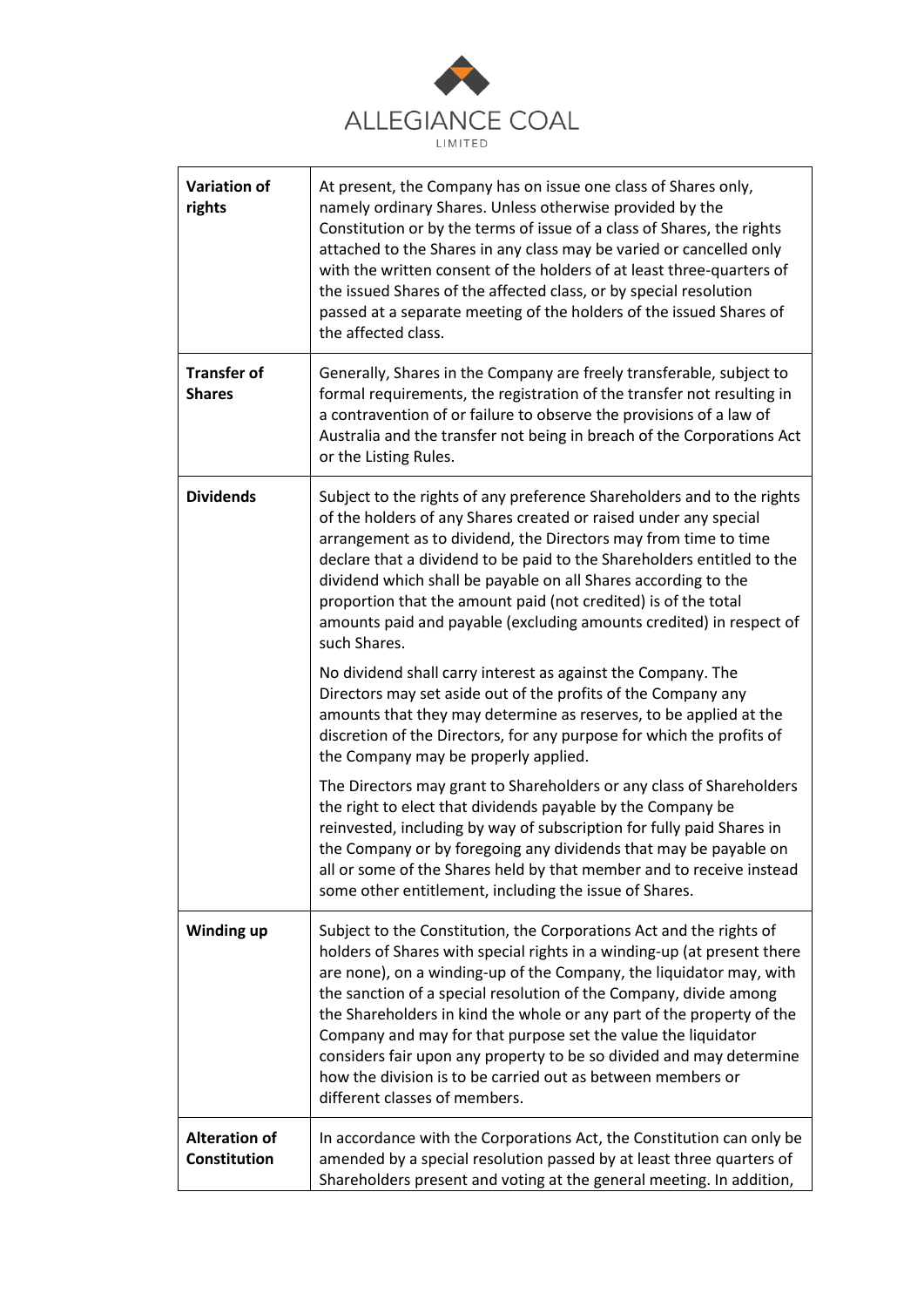

at least 28 days written notice specifying the intention to propose the resolution as a special resolution must be given.

### **6. Compliance with disclosure obligations**

The Company is a "disclosing entity" under the Corporations Act and, as such, is subject to regular reporting and disclosure obligations under both the Corporations Act and the ASX Listing Rules.

Broadly, these obligations require:

- (a) the Company to notify ASX immediately of any information (subject to certain exceptions) of which it is or becomes aware which a reasonable person would expect to have a material effect on the price value of its securities. That information is available to the public from ASX; and
- (b) the preparation of yearly and half-yearly financial statements and a report of the Company's operations during the relevant account period, together with an audit or review report prepared by the Company's auditor. These documents are lodged with ASIC and ASX.

Copies of documents lodged by the Company in connection with its reporting and disclosure obligations may be obtained from, or inspected at, an office of ASIC. Copies of all documents announced to the ASX can be found at [https://www.allegiancecoal.com.au/site/investor](https://www.allegiancecoal.com.au/site/investor-information/ASX-Announcements)[information/ASX-Announcements.](https://www.allegiancecoal.com.au/site/investor-information/ASX-Announcements)

The Company will provide free of charge to any person who requests it during normal business hours:

- (a) the Annual Report for the period ending 30 June 2021 lodged with ASX on 28 September 2021 (**Annual Financial Report**);
- (b) the Half Yearly Report for the period ending 31 December 2021 lodged with ASX on 11 March 2022; and
- (c) the continuous disclosure notices given by the Company to notify ASX of information relating to the Company during the period from the date of lodgement of the Annual Financial Report lodged with ASX on 28 September 2021, until the date of this cleansing notice:

| Date        | Announcement                                    |
|-------------|-------------------------------------------------|
| 16-May-2022 | Initial Director's Interest Notice P Vining     |
| 16-May-2022 | Paul Vining Commences as Non-Executive Chairman |
| 3-May-2022  | Initial Director's Interest Notice J Romcke     |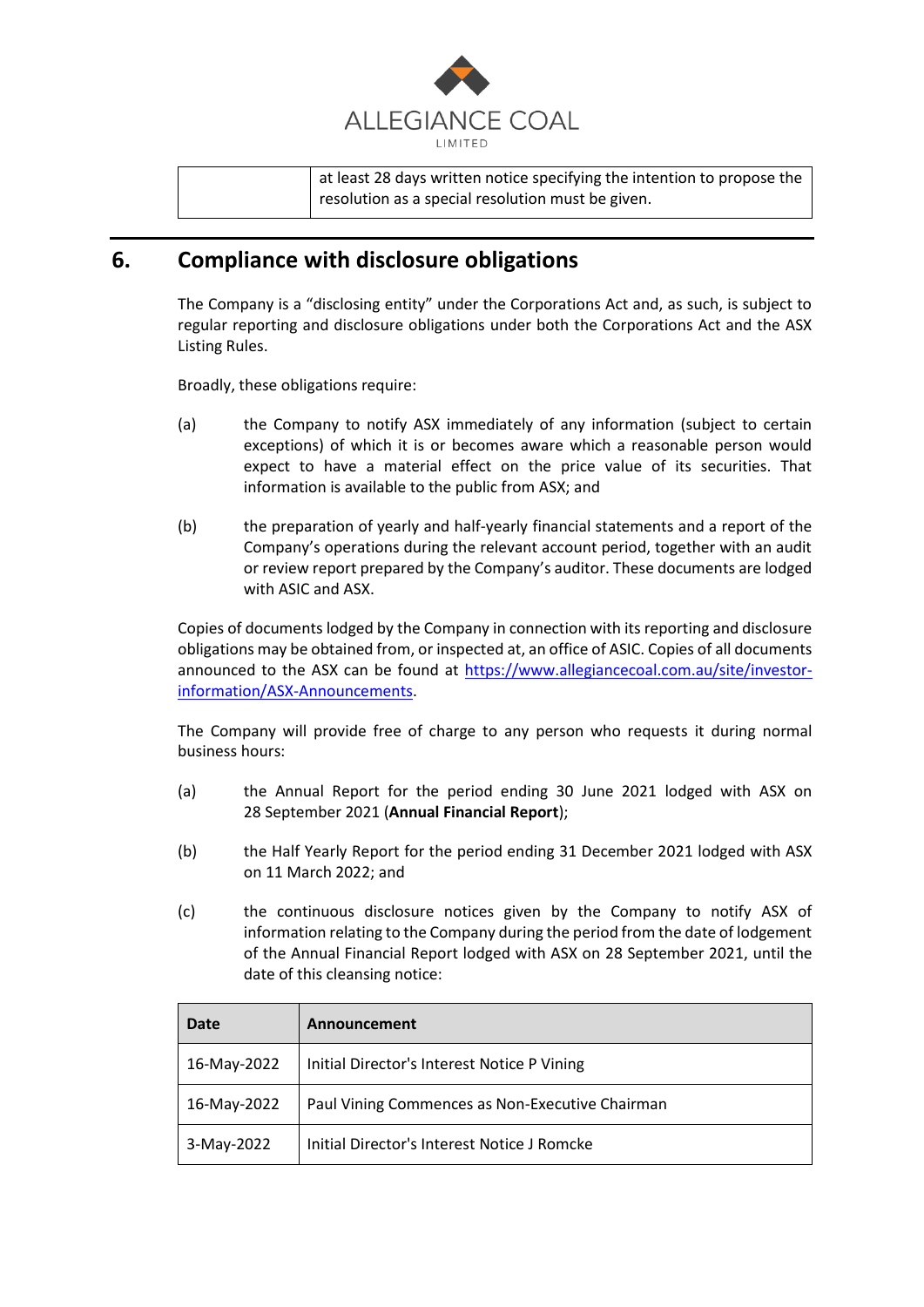

| <b>Date</b> | Announcement                                                    |
|-------------|-----------------------------------------------------------------|
| 3-May-2022  | Jonathan Romcke Commences as Chief Executive Officer            |
| 29-Apr-2022 | March 2022 Quarterly Activities/Appendix 5B Cash Flow Report    |
| 21-Apr-2022 | Javelin Appointed Marketing Agent for Alabama Coal              |
| 14-Apr-2022 | Change of Director's Interest Notice                            |
| 4-Apr-2022  | Paul Vining Appointed Non-Executive Chairman Designate          |
| 11-Mar-2022 | 31 December 2021 Half Year Result                               |
| 11-Mar-2022 | <b>Half Year Accounts</b>                                       |
| 4-Mar-2022  | Jonathan Romcke Appointed Chief Executive Officer Designate     |
| 24-Feb-2022 | Tenas Environmental Assessment Application Filed                |
| 23-Feb-2022 | Initial Director's Interest Notice M Wall                       |
| 23-Feb-2022 | Director Appointment                                            |
| 14-Feb-2022 | Final Director's Interest Notice M Carson                       |
| 14-Feb-2022 | Vale Malcolm Carson                                             |
| 9-Feb-2022  | <b>Short Creek JORC Resource Statement</b>                      |
| 31-Jan-2022 | December 2021 Quarterly Activities/Appendix 5B Cash Flow Report |
| 12-Jan-2022 | New Elk Mine Reports Covid 19 Cases                             |
| 10-Jan-2022 | Test Confirms High Vol A Hard Coking Coal Status                |
| 20-Dec-2021 | Change of Director's Interest Notice X 3                        |
| 20-Dec-2021 | Notification regarding unquoted securities - AHQ                |
| 15-Dec-2021 | Second Black Warrior Cargo Sold                                 |
| 14-Dec-2021 | Top 20 securityholders                                          |
| 9-Dec-2021  | <b>Cleansing Notice</b>                                         |
| 9-Dec-2021  | Notification regarding unquoted securities - AHQ                |
| 9-Dec-2021  | Application for quotation of securities - AHQ                   |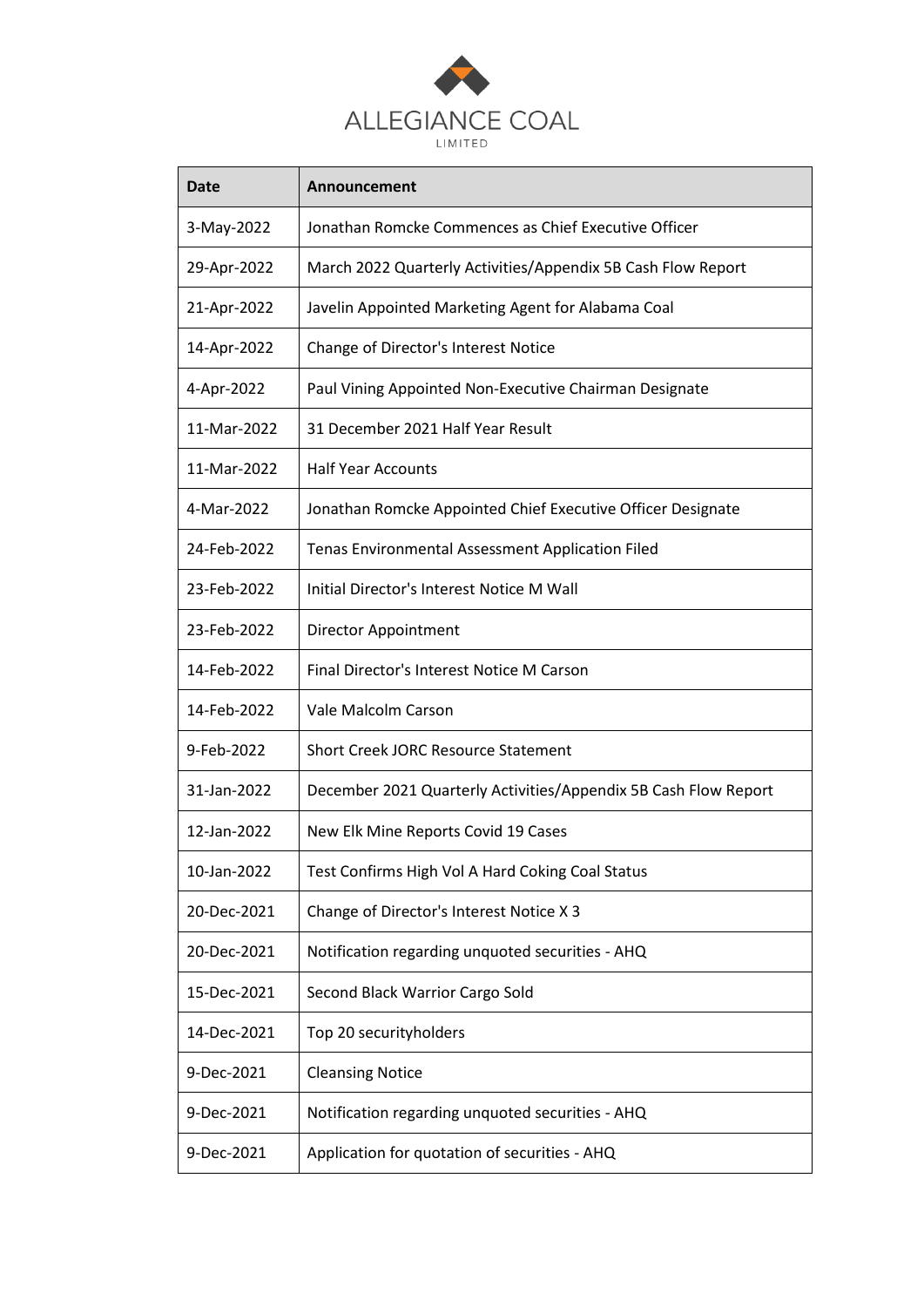

| Date        | Announcement                                                     |
|-------------|------------------------------------------------------------------|
| 3-Dec-2021  | <b>Results of Meeting</b>                                        |
| 2-Dec-2021  | Notification of cessation of securities - AHQ                    |
| 2-Dec-2021  | Convertible Note Repaid                                          |
| 23-Nov-2021 | Application for quotation of securities - AHQ                    |
| 17-Nov-2021 | Change in substantial holding                                    |
| 15-Nov-2021 | First New Elk Cargo Sails                                        |
| 5-Nov-2021  | First Black Warrior Cargo Contracted for Delivery                |
| 3-Nov-2021  | Notice of Annual General Meeting/Proxy Form                      |
| 3-Nov-2021  | Letter to Shareholders                                           |
| 29-Oct-2021 | <b>Cleansing Notice</b>                                          |
| 29-Oct-2021 | Application for quotation of securities - AHQ                    |
| 29-Oct-2021 | Notification regarding unquoted securities - AHQ                 |
| 29-Oct-2021 | September 2021 Quarterly Activities/Appendix 5B Cash Flow Report |
| 25-Oct-2021 | No Share Purchase Plan                                           |
| 21-Oct-2021 | <b>Investor Presentation</b>                                     |
| 21-Oct-2021 | Proposed issue of Securities                                     |
| 21-Oct-2021 | Proposed issue of Securities                                     |
| 21-Oct-2021 | Acquires Short Creek Mine and Completes A\$30 M Placement        |
| 19-Oct-2021 | <b>Trading Halt</b>                                              |
| 28-Sep-2021 | 2021 Appendix 4G Corporate Governance                            |
| 28-Sep-2021 | 2021 Annual Report                                               |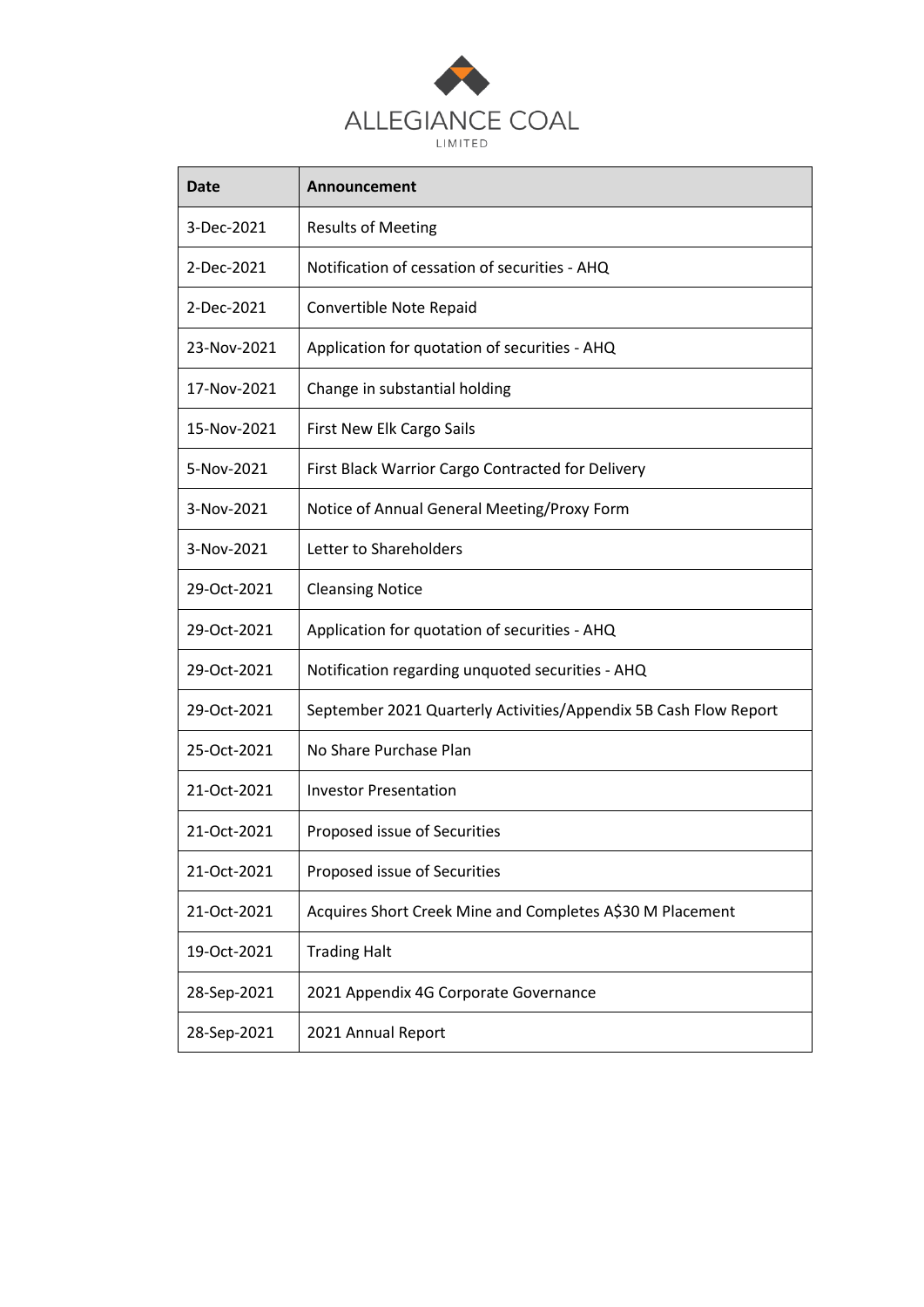

# **7. Information excluded from continuous disclosure notices**

As at the date of this Cleansing Notice, other than as set out in this Cleansing Notice and the cleansing notice attached to this Cleansing Notice, in respect of the Shares issued today, the Company advises that there is no information that:

- (a) the Company has excluded from a continuous disclosure notice in accordance with the ASX Listing Rules; and
- (b) is information that investors and their professional advisers would reasonably require for the purpose of making an informed assessment of:

\_\_\_\_\_\_\_\_\_\_\_\_\_\_\_\_\_\_\_\_\_\_\_\_\_\_\_\_\_\_\_\_\_\_\_\_\_\_\_\_\_\_\_\_\_\_\_\_\_\_\_\_\_\_\_\_\_\_\_\_\_\_\_\_\_\_\_\_\_\_\_\_\_\_\_\_\_\_\_\_\_\_

- (i) the assets and liabilities, financial position and performance, profits and losses and prospects of the Company; and
- (ii) the rights and liabilities of the Notes (and the underlying Shares) offered by the Company.

Authorised for issue by Jonathan Reynolds, Company Secretary.

For more information, please contact:

**Mr Jon Romcke Mr Jonathan Reynolds** Chief Executive Officer Chief Executive Officer Mobile : +61 436 660 934 Mobile : +61 408 229 953

Email: [jromcke@allegiancecoal.com.au](mailto:jromcke@allegiancecoal.com.au) Email: [jreynolds@allegiancecoal.com.au](mailto:mgray@allegiancecoal.com.au)